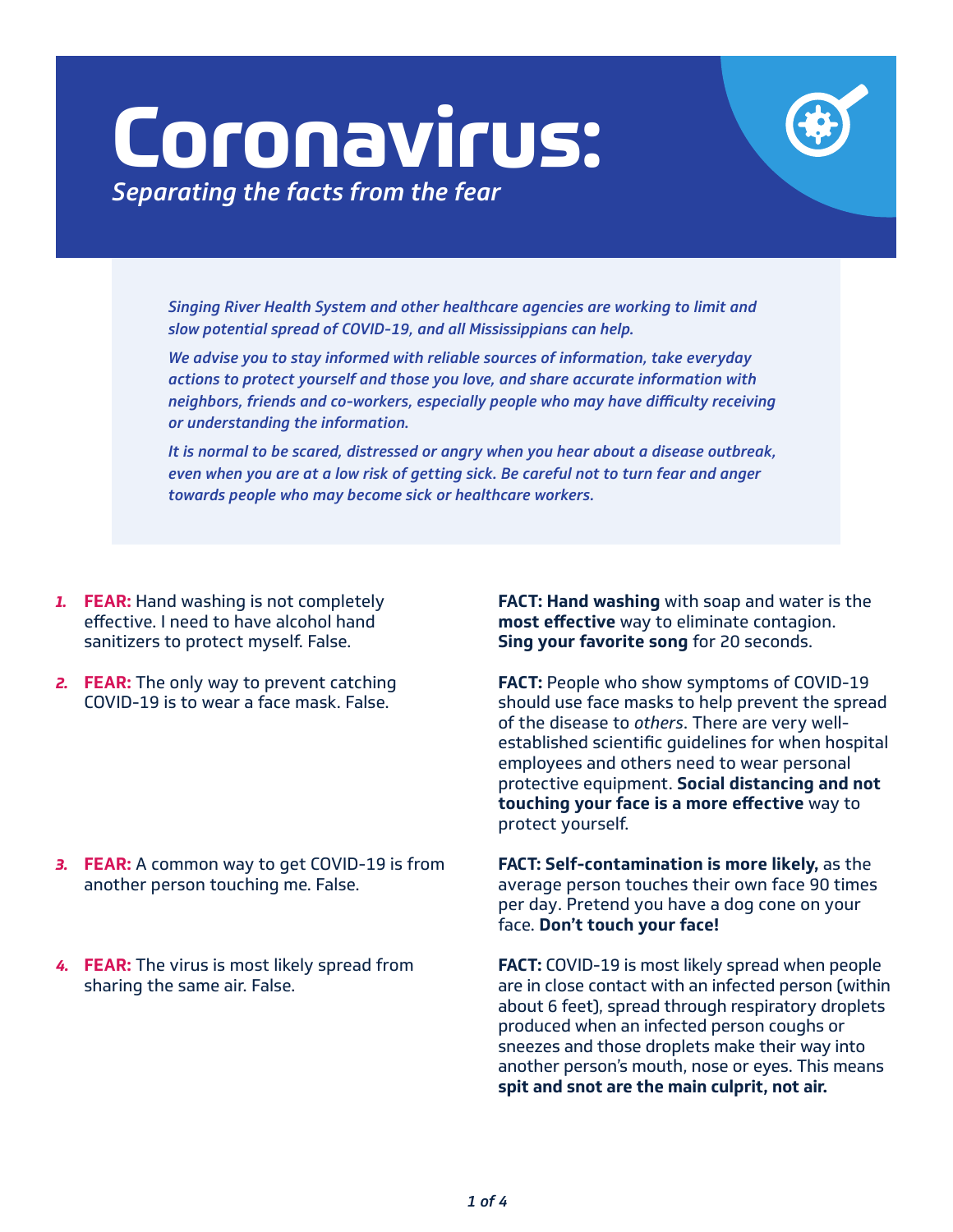- *5.* **FEAR:** Individuals must watch and read everything about COVID-19 to stay well informed and protect their family. False.
- *6.* **FEAR:** I am young and do not need to worry about where I travel or my hand hygiene or Coronavirus. False.

- *7.* **FEAR:** People are more contagious after they have had it for a week. False.
- *8.* **FEAR:** Children are most at risk, which is why school is out. False.
- *9.* **FEAR:** Cough or fever most likely indicates you have COVID-19. False.
- *10.* **FEAR:** The new coronavirus is man-made as part of a conspiracy. False.
- *11.* **FEAR:** Hospitalization is recommended for anyone who tests positive for COVID-19. False.

*12.* **FEAR:** COVID-19 is usually deadly. False.

**FACT:** Too much media exposure can heighten one's anxiety. You get what you need, and leave the rest. Stay informed through valid resources like the CDC but without overdoing it. Just like sugar or alcohol, anything in excess including **too much TV / Internet is bad for you,** both mentally and physically.

**FACT:** Many of our residents are over age 60 or disabled, so it is critical that we work together to protect this population from infection. Do your part to be safe and protect others: wash your hands, cover your mouth and nose when you cough or sneeze, and practice social distancing. It's not always about you. **It is more for them than you in most cases.**

**FACT:** People are **most contagious when they are most symptomatic** (first 2 days of symptoms). Someone who has completed quarantine or has been released from isolation does not pose a higher risk of infection to other people.

**FACT: Children are probably at slightly less risk to have ill effects unless they have an underlying condition like asthma, etc.** However, they can be most likely to spread it to vulnerable adults because they are less likely to show symptoms and not wash their hands properly.

**FACT:** It is far more likely that patients with cough or fever symptoms have an illness **other than COVID-19** such as the flu, strep throat or pneumonia. Before testing for Coronavirus, other viruses or illnesses should be ruled out first.

**FACT:** COVID-19 can be **traced back to bats,** according to the Centers for Disease Control, and many patients in Wuhan, China, were linked to a large seafood and live animal market.

**FACT:** People who are mildly ill with COVID-19 are able to isolate at home during their illness. Illness can be severe and require hospitalization, but most individuals recover by **resting, drinking plenty of liquids, and taking pain and fever-reducing medications.** (See CDC on what to do if diagnosed.)

**FACT:** Data suggests more than **80% of cases result in mild symptoms.** Those with other existing medical vulnerabilities (chronic medical conditions like autoimmune disorders, high blood pressure, heart disease, lung disease, cancer or diabetes) are at the greatest risk for severe disease if infected with COVID-19.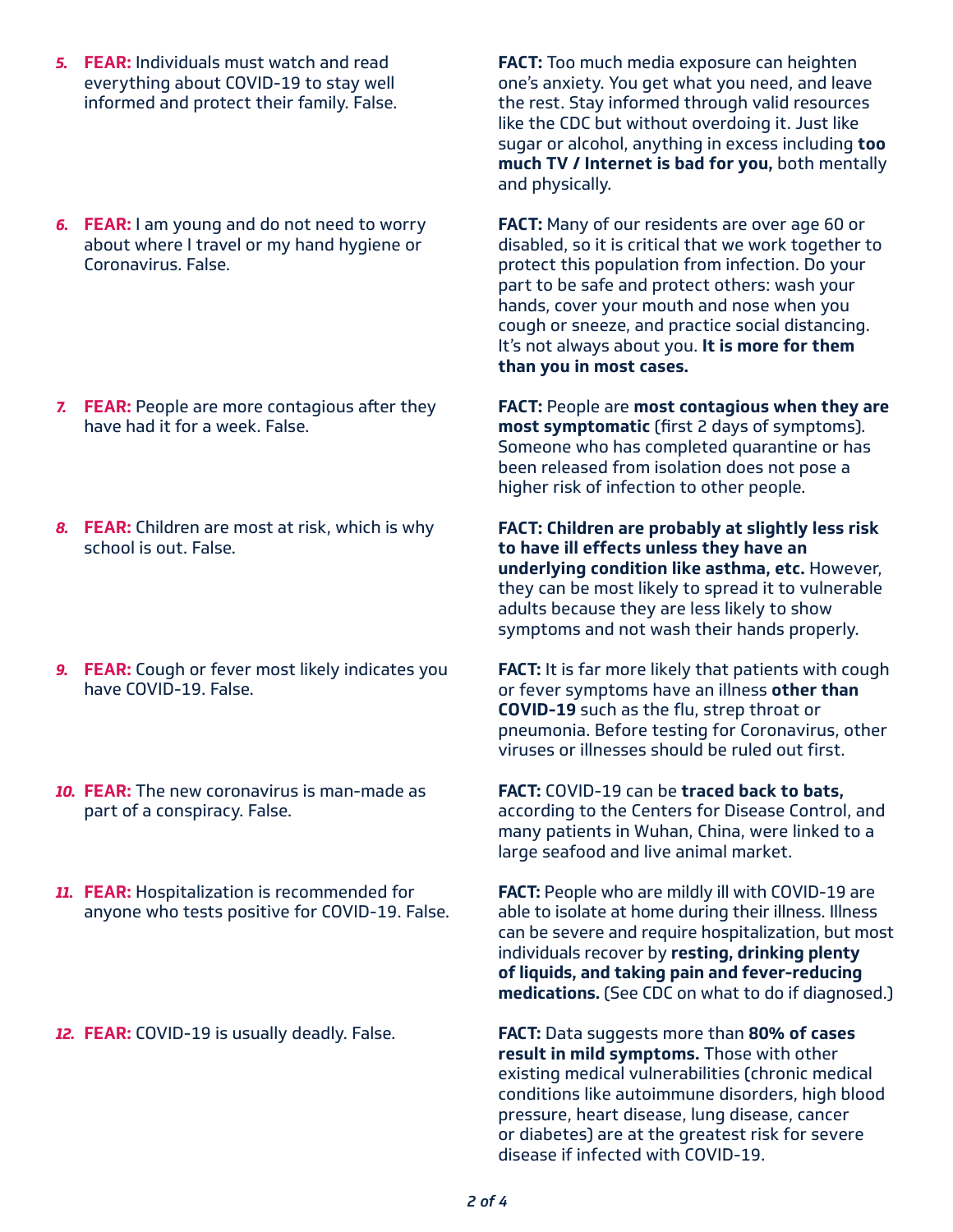- *13.* **FEAR:** Coronavirus is the deadliest virus known to man. False.
- *14.* **FEAR:** Prepare for the worst and buy everything needed right now. False.

*15.* **FEAR:** You can protect yourself from COVID-19 by swallowing or gargling with bleach, taking acetic acid or steroids, or using essential oils, salt water, ethanol or other substances. False.

- *16.* **FEAR:** The virus stays on a surface even after it is cleaned. False.
- *17.* **FEAR:** Hospitals are going to shut down due to lack of supplies. False.
- *18.* **FEAR:** This will thin out the population. False.
- *19.* **FEAR:** The Coronavirus is bright red with blue tentacles, fluorescent green, glowing orange or horror dirty brown. False.

**FACT:** Although COVID-19 does appear to be more serious than influenza, it is absolutely **not the deadliest virus** that people have faced. Others, such as Ebola, Bubonic Plague, Smallpox, and many others have had much higher mortality rates.

**FACT:** While preparedness is good, going to this extreme is not without harm. **Hoarding can deprive those who are in crucial need,** like the elderly, healthcare providers and those medically vulnerable. Focus on acting out of reason and rationality not fear and panic. Those things could do more harm than the threat the virus poses. Still being kind to those around you can be uplifting in this unsettling time.

**FACT:** None of these recommendations protects you from getting COVID-19, and some of these practices may be dangerous. **Swallowing bleach can kill you faster than the Coronavirus.** The best ways to protect yourself from this coronavirus (and other viruses) include: washing your hands frequently with soap and water, not touching your face, practice social distancing and especially avoid close contact with people who are sick, coughing and sneezing. You can avoid spreading germs by coughing into the crook of your elbow and staying home when you are sick.

**FACT:** The virus **can be effectively inactivated** from surfaces with a solution of either alcohol, hydrogen

peroxide, or bleach (please do not mix these chemicals), in just one minute. It is not certain how long it stays on surfaces, but it is not long.

**FACT:** This is America. Most will be able to figure things out or at least seek support from other health system partners. Capitalism, competition, and innovation will prevail. **The silver lining is that necessity is the mother of innovation.**

**FACT:** More likely, there will be a **baby boom** in approximately nine months.

**FACT:** The **scary colors are added or enhanced** by media for effect.